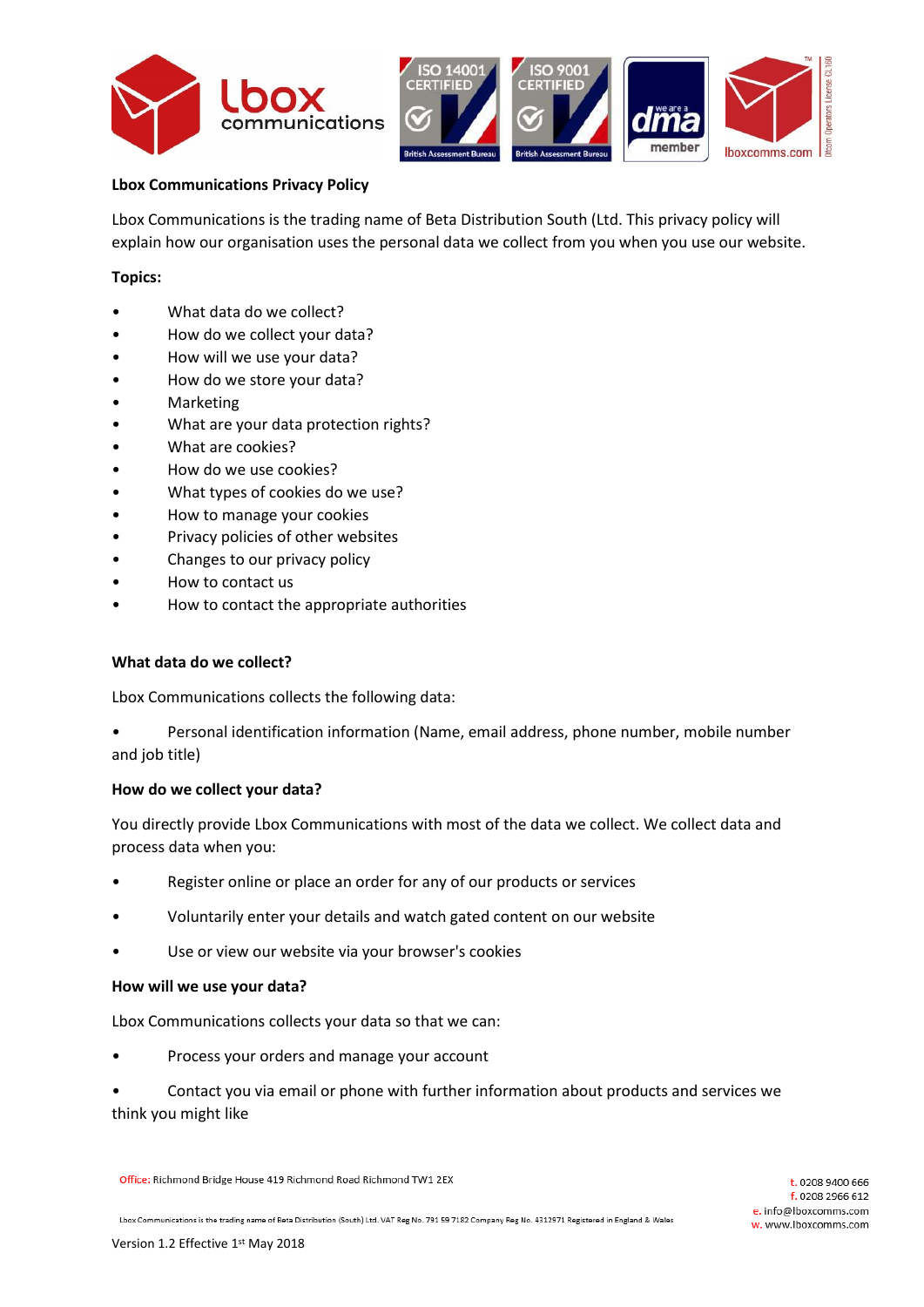



## **How do we store your data?**

Lbox Communications securely stores your data at secure servers supplied to us by our ISO27001 accredited IT supplier.

Lbox Communications will keep your personal data for up to 4 years.

## **Marketing**

Lbox Communications would like to send you information about products and services of ours that we think you might like. We will not pass your data to partner companies.

If you have agreed to receive marketing, you may always opt out at a later date.

You have the right at any time to stop Lbox Communications from contacting you for marketing purposes. If you no longer wish to be contacted for marketing purposes, please email [booking@lboxcomms.co.uk](mailto:booking@lboxcomms.co.uk) 

## **What are your data protection rights?**

Lbox Communications would like to make sure you are fully aware of all of your data protection rights. Every user is entitled to the following:

The right to access - You have the right to request Lbox Communications for copies of your personal data. We may charge you a small fee for this service.

The right to rectification - You have the right to request that Lbox Communications correct any information you believe is inaccurate. You also have the right to request Lbox Communications to complete information you believe is incomplete.

## **What types of cookies do we use?**

There are a number of different types of cookies, however, our website uses:

• Functionality - Lbox Communications uses these cookies so that we recognize you on our website and remember your previously selected preferences. These could include what language you prefer and location you are in. A mix of first-party and third-party cookies are used.

## **How to manage cookies**

You can set your browser not to accept cookies, and the above website tells you how to remove cookies from your browser. However, in a few cases, some of our website features may not function as a result.

## **Privacy policies of other websites**

The Lbox Communications website contains links to other websites. Our privacy policy applies only to our website, so if you click on a link to another website, you should read their privacy policy.

Office: Richmond Bridge House 419 Richmond Road Richmond TW1 2EX

Lbox Communications is the trading name of Beta Distribution (South) Ltd. VAT Reg No. 791 59 7182 Company Reg No. 4312971 Registered in England & Wales